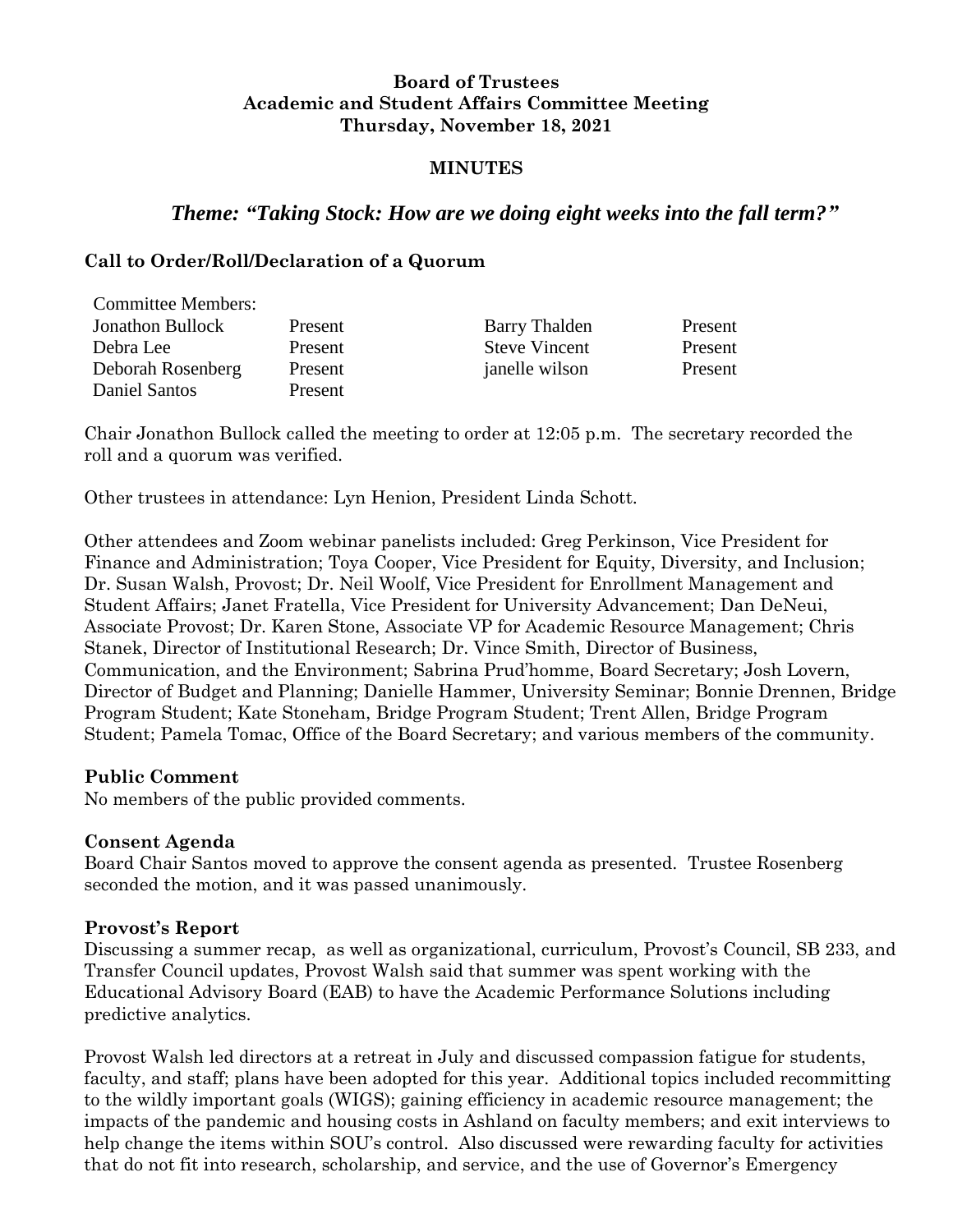Education Relief funding targeted for technology to upgrade 14 hybrid classrooms.

Regarding organizational updates, Dr. Jody Waters took a new position as associate provost of institutional improvement at Claremont Graduating University. Dr. Dan DeNeui is the new associate provost.

Forthcoming curricula include new majors in sustainable tourism management, music industry and production studies, and theatre performance; minors in coaching and officiating as well as marketing; and certificates in environmental communication, sports and recreation management. Trustee Vincent remarked that in the last five years, SOU has added remarkably more new certificates and programs outpacing the last 20 years. Now with30 micro credentials, Provost Walsh agreed and said these are part of SOU's efforts to remain relevant, keep the heritage of the liberal arts, and deliver what students and employers want and need.

The Provosts' Councils from the universities and community colleges (CCs) had a retreat and discussed leveraging partnerships more effectively. Transfer SB 233 passed, so common course numbering (CCN) was a big topic. The Transfer Council met once and consists of 15 voting members with the HECC convening the meetings. The council is responsible for setting policies, considering options for transfers, and doing other work.

Answering Board Chair Santos, Provost Walsh said the Student Voices Legislation is being led by Ben Cannon so the expectation is to hear more about that soon, as the Provost's Council will be meeting with Mr. Cannon monthly. Dr. Woolf added that Jeanne Stallman is helping track that and building a group of students. Board Chair Santos observed that Teresa Alonso Leon is on the committee, who pushes out information far and wide about the important work done here. President Schott said she and Ms. Stallman met with Alonso Leon, informing her that SOU wanted to help with that work and expressed enthusiasm to serve as a resource.

## **Vice President's Report**

Dr. Woolf first announced the organizational changes, remarking that Carrie Vath, the new dean of students, will be providing an update to pandemic lessons learned later in the meeting. SOU was one of the first universities to have the benefits navigator position filled; Jason Piazza moved over from financial aid. Dr. Jesse Watson has joined as an equity coordinator for veterans and military family members, and Julia Mace is the new assistant director of recreation and wellness.

In 2021, there was a smaller cohort of students, but only 43 fewer degrees were awarded overall than previous years. The number of master's degrees increased by 6.3 percent though the graduation rate is at 41 percent, which is down from 46 percent the previous year. Board Chair Santos asked about Oregon being  $41<sup>st</sup>$  in the nation in continuation rate, and Dr. Woolf replied that this is about normal for an institution like SOU. A one-year dip may occur but over time the graduation rate has been increasing, it is better to be more focused on a long-term trend.

Recruitment and marketing subcommittees are co-chaired by Nicolle Aleman and Zac Olson, who is working on expanding adult learning as the micro-credentials are really hot in the community. Demand builder has increased our prospective student base by a hundred thousand students each year, and giving good results. The dual admit program that was started with RCC will now be expanded to Klamath Community College (KCC), Shasta, and others in the region this year.

The parent communication has a specific portal each year and in three months last year that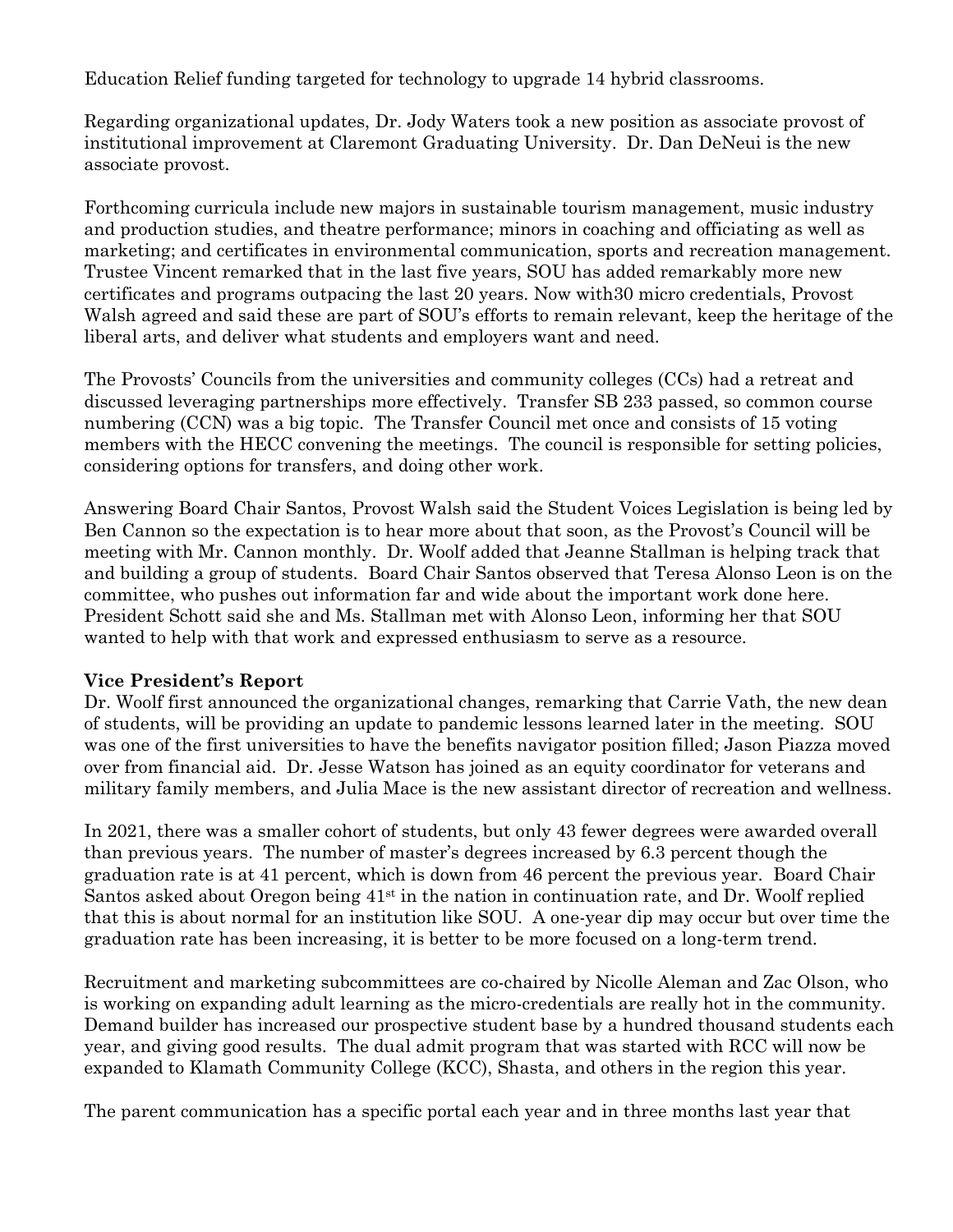group had about 1400 participants compared to this year where there were about 2000 parents joined. Not only does this allow parent issues to be resolved, but Janet Fratella's team with Ms. Aleman has also been building brand awareness. Pre-college program matriculation strategies have been another focus in the community.

Dr. Woolf met with the principles of both North and South Medford High Schools to discuss the concept of a faculty share program. This would let people know about the academic experience by introducing them to SOU faculty by starting with a lunchtime meet and greet with the high achievers. The committee to grow student success and retention's main focus this year will be how to move and improve achievement gaps, with more information about how to close those gaps later in this meeting under-enrollment.

Trustee Vincent later asked where will the markets grow and what is in the forecasting, to which Woolf said the administration performs that type of forecasting and is getting better at it. The territory management process reviews demographic data and primary through tertiary markets which can be shared at a future meeting. Trustee Vincent adds that when Oregon's land-use planning is reviewed, the jurisdictions that will have huge single-family growth forecasts lead towards the knowledge of where the multifamily and single-family homes are predicted. Another item that was noted was Umpqua Community College and KCC are about equidistant, and Trustee Vincent could see KCC students likely to drive here. Additionally, the micro-subtleties of local areas could be beneficial to recruiting students.

The financial aid committee is using Ruffalo Noel Levitz (RNL) to manage and monitor that SOU has the correct size of financial aid awards for students based on merit and need. A universal return on investment (ROI) calculator is being created to measure that focus. American Rescue Plan Act (ARPA) provided \$5.2M in block grants for eligible students affected by COVID, with the added ability now to award to Deferred Action for Childhood Arrivals (DACA) and use on SOU preexisting balances.

There is a growing national partnership with Straighter Line, an online learning provider that offers very low-cost, lower division, self-paced courses that allow students to align for transfer to SOU. This provides an easy re-entry experience for adult learners, and for those students who fall out of sequencing to realign pathway towards graduation. Academic Advancement is evaluating those courses that could benefit and supplement SOU students, and in joining the Straighter Line network of national students, SOU would become another valuable place for their transfer credits.

Peter Buckley's Southern Oregon Success (SORS) is working with Connect Oregon, a statewide referral platform for social services. In Jackson County, 61 agencies are signed up that offer services such as clothing, education, employment, food assistance, legal services, income support, and more to provide a broad depth and scope of social services. By joining the network, SOU will get 25 licenses for 25 staff to put student referrals into that system. The referral agency will provide direct support. The network is interested in the micro-credentials that SOU offers and so referrals will come our way from those people needing educational services. This will expand our network of support services. Jason Piazza, in the benefits navigator position, will be involved in this project.

Student Health and Wellness Center (SHWC) has been working 24/7 to get the campus ready for the return to campus. Large efforts went into reviewing over 3K students to verify vaccination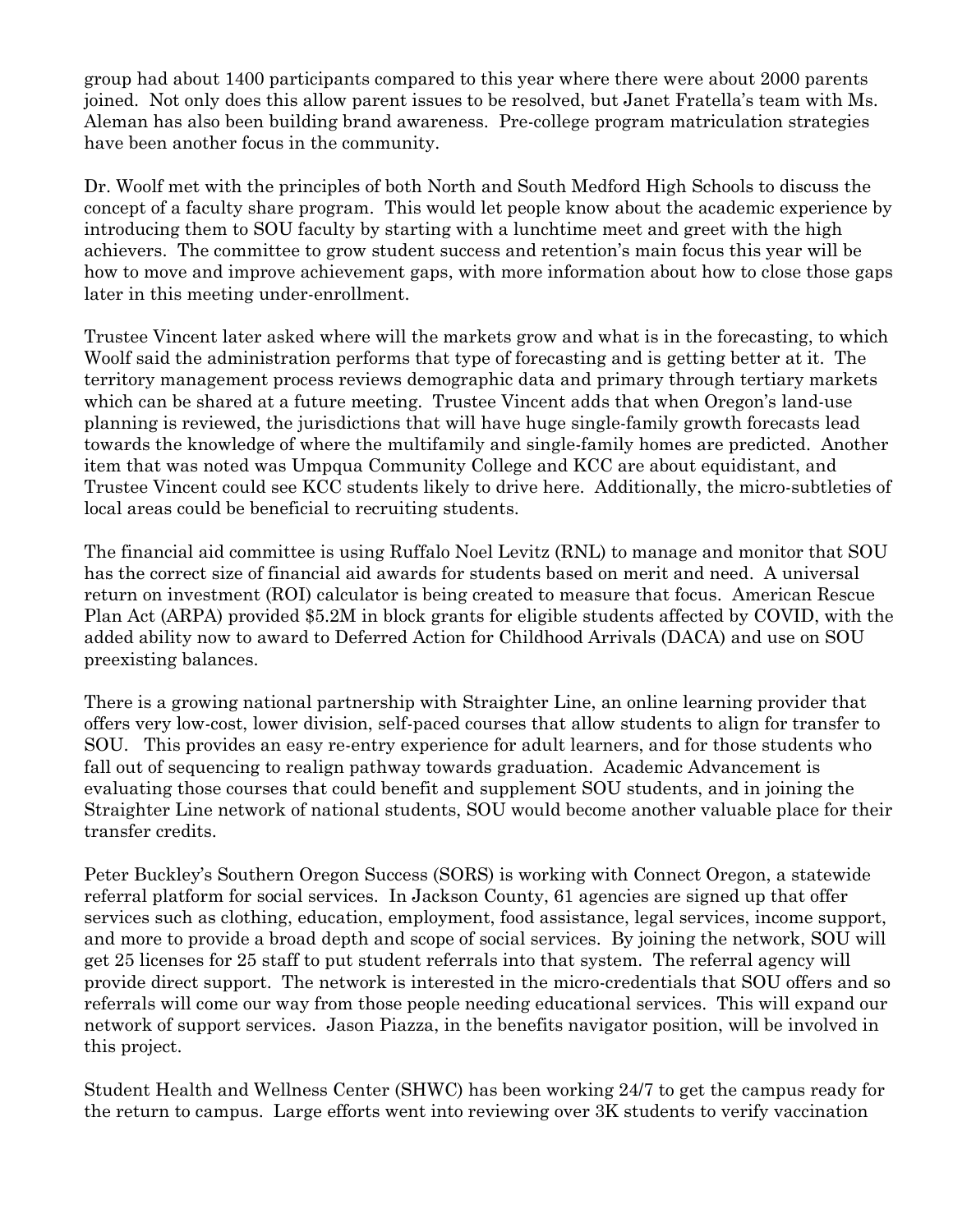status, and about 300 students and staff are tested weekly. Since fall, there have been 3-4 students who tested positive.

Responding to Trustee wilson, Dr. Woolf said the information on enrollment trends will be provided in the next agenda item.

Trustee Thalden asked where and why does the percent of students not graduating go, to which Dr. Woolf replied that all departing students are interviewed. Before they leave, the administration intervenes to ask what is going on and have found that the issues are as individual as the person. Some of the trends are lost jobs, COVID expenses, financial aid, mental health issues, families moved; it is wide-ranging. The process of intervening before they leave allows SOU to try to help those students, and the university actively recruits those students back as well. By staying in touch with those students, if an issue is found to be under our control, such as customer service relations, then that can be fixed and apologized through. There is some National Survey of Student Engagement (NSSE) data that provides real-time clarity. Chair Bullock added that a deeper dive on retention and graduation rates in a later meeting would be appreciated.

## **Action, Information and Discussion Items**

Fall Enrollment Overview and Completion Update, and Strategies for Closing Achievement Gaps Dr. Woolf began by sharing the national picture that undergraduate enrollment is declining, but graduate enrollment is growing. Oregon's enrollment trends are that steep changes related to the pandemic are evident in the long-term trend, with declines for community colleges--which does not bode well for transfer students for SOU-- so partnerships will be expanded. Oregon Public Universities' (OPUs) enrollment increased or stabilized at some and fell at others. Oregon Institute of Technology declined, the University of Oregon (UO) and Oregon State University (OSU) admitted more applicants, Portland State University (PSU) dropped, and SOU is Oregon's largest Technical and Regional University (TRU).

Answering Trustee Rosenberg and Board Chair Santos, Woolf said Oregon ranks  $41<sup>st</sup>$  in the nation at 69 percent for college continuation post-high school--it is called the competition factor. In Oregon, there are 42K high school (HS) graduates, and about 13 percent leave the state to go to college and pay more. The remaining 12K students left after the big institutions take the majority is for the smaller colleges to attract.

Providing a sense of affordability, Dr. Woolf provided an overview of parent income. For firstyear Free Application for Federal Student Aid (FAFSA) filers, resources are provided. Roughly 22 percent of SOU students are first-generation. Responding to Chair Bullock, Dr. Woolf replied that the income ranges are from \$0 to millions but the income range from \$100-125K is the biggest group and the next range is \$40-60K. And, though the high school GPA rose significantly, the students with 2.8 to 3.2 GPAs did not go to college this year. He reviewed SOU's fall enrollment trends—the university was down in new students, flat in total enrolled students, a mixture of increases and decreases among students by race/ethnicity, and a positive preview of the fall 2022 funnel.

Responding to Trustee wilson, Dr. Woolf replied that it was expected to have a higher percentage drop for students of color compared to national levels, but a comparison is not available.

Responding to Trustee Vincent, Dr. Woolf said that Boise is a tertiary market. Between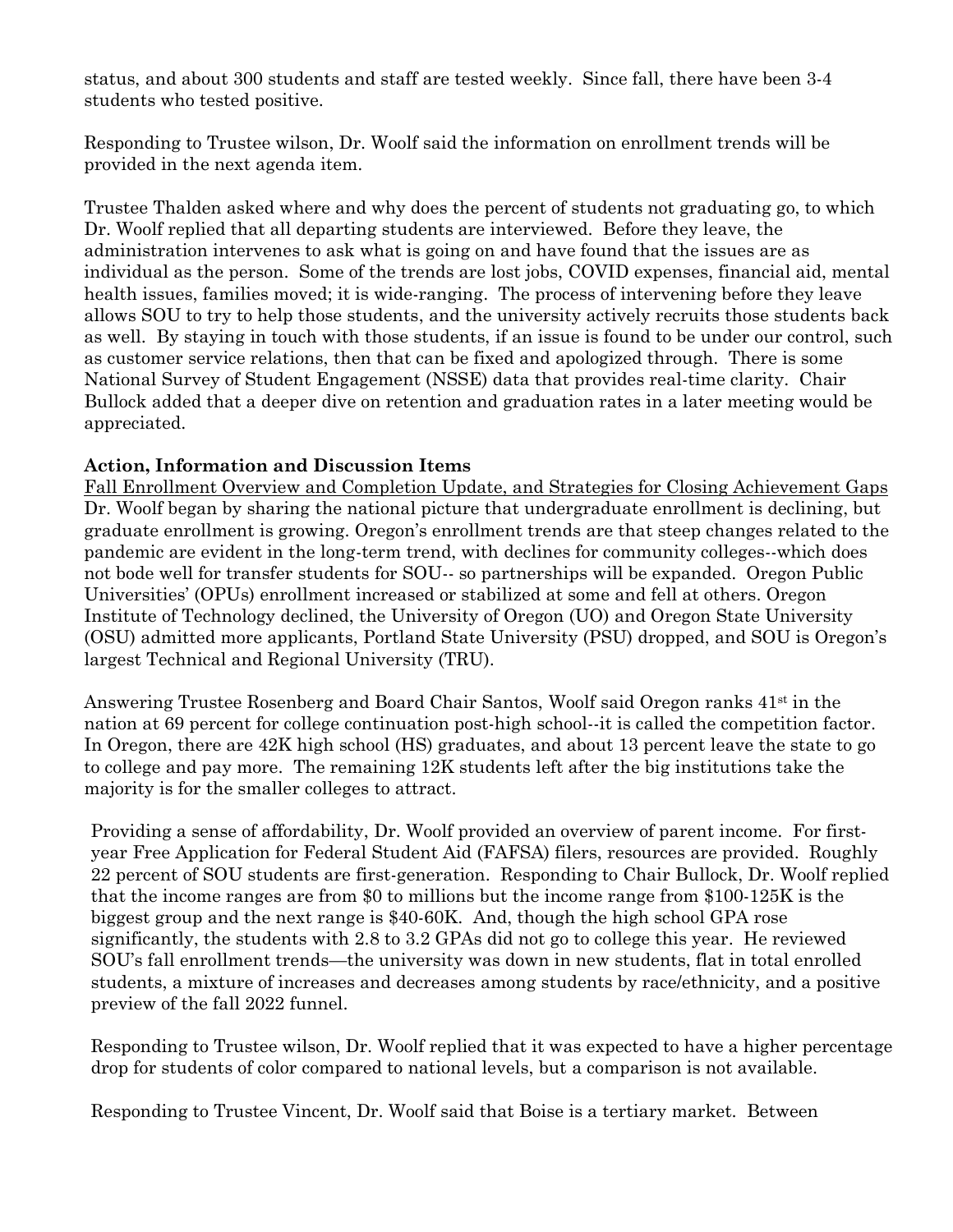northern Idaho and western Montana, some recruiting is done there but there are so many options for those students, it is a hard market.

Returning to retention, regarding grades of drop, withdraw, failure and incomplete rates, Academic Affairs is working with the Center for Advanced Learning to identify resources and close gaps. Based on a successful model with the American Samoan students who retain at higher percentages, and with Trustee Hennion's help, SOU hired Ria Galo for support, and the administration will now ask campus for additional affinity group volunteers to build those communities. Strategies will differ by groups' needs. There are over 2K parent portal users who will be invited to participate in those groups as they develop, to build communities within and outside SOU.

Responding to Trustee Thalden, Dr. Woolf commented that the plan to build those communities is to invite those on campus to participate and then start asking what is missing, what is needed, introducing the students to various people and organizations such as a faith-based groups and other community service organizations to make connections.

Board Chair Santos asked for more information on the high school GPA but lower freshman headcount. Dr. Woolf said that a financial analysis was reviewed and there is enough financial aid available, so the team is analyzing other issues. Chair Bullock offered that at the K -12 level, resources and time are limited due to COVID, such as college preparation and guidance counselors' time, and that influences the numbers. In the 2.8 to 3.2 GPA range, that group is getting left out of receiving the necessary support, and Dr. Woolf agreed that this is the group not showing up in SOU application numbers.

#### Bridge Program Update

Chair Bullock said the university has been having conversations about being a student-ready university, and why it's important now, more than ever. Provost Walsh introduced the topic noting that \$500K of funding helped support the existing, robust Bridge Program.

Dr. Danielle Hammer said the funding has allowed the expansion of the cohort, mentors and mentor training to enable greater focus on already high-risk students that reported being impacted substantially with learning loss, mental health struggles, financial losses, or the loss of a loved due to the pandemic. The funds also will be used to work toward integrating a mental wellness component, mentor tutoring sessions, and integrating study sessions in the Bridge courses, focusing on math and writing.

Trenton Allen is an SOU sophomore and Bridge mentor. Mr. Allen shared his struggles and successes as a first-generation college student and 2nd-year mentor. He noticed a lack of socialization and social skills as students struggle to get to know each other in an online environment. He said that during the pandemic, Bridge achieved the goals of helping the students with academic and financial needs.

Bonnie Drennen is one of the first cohort members and now is a mentor-student. Ms. Drennan finds two main recurring issues. She noticed that students are uneducated as to how to get mental health assistance. Implementing more education on campus, as well as allowing students to connect with a counselor event, or other events to centralize self-care would provide learning opportunities. Ms. Drennen was fortunate because she found resources through the Bridge program, through that community of students, and with a mentor who is always there for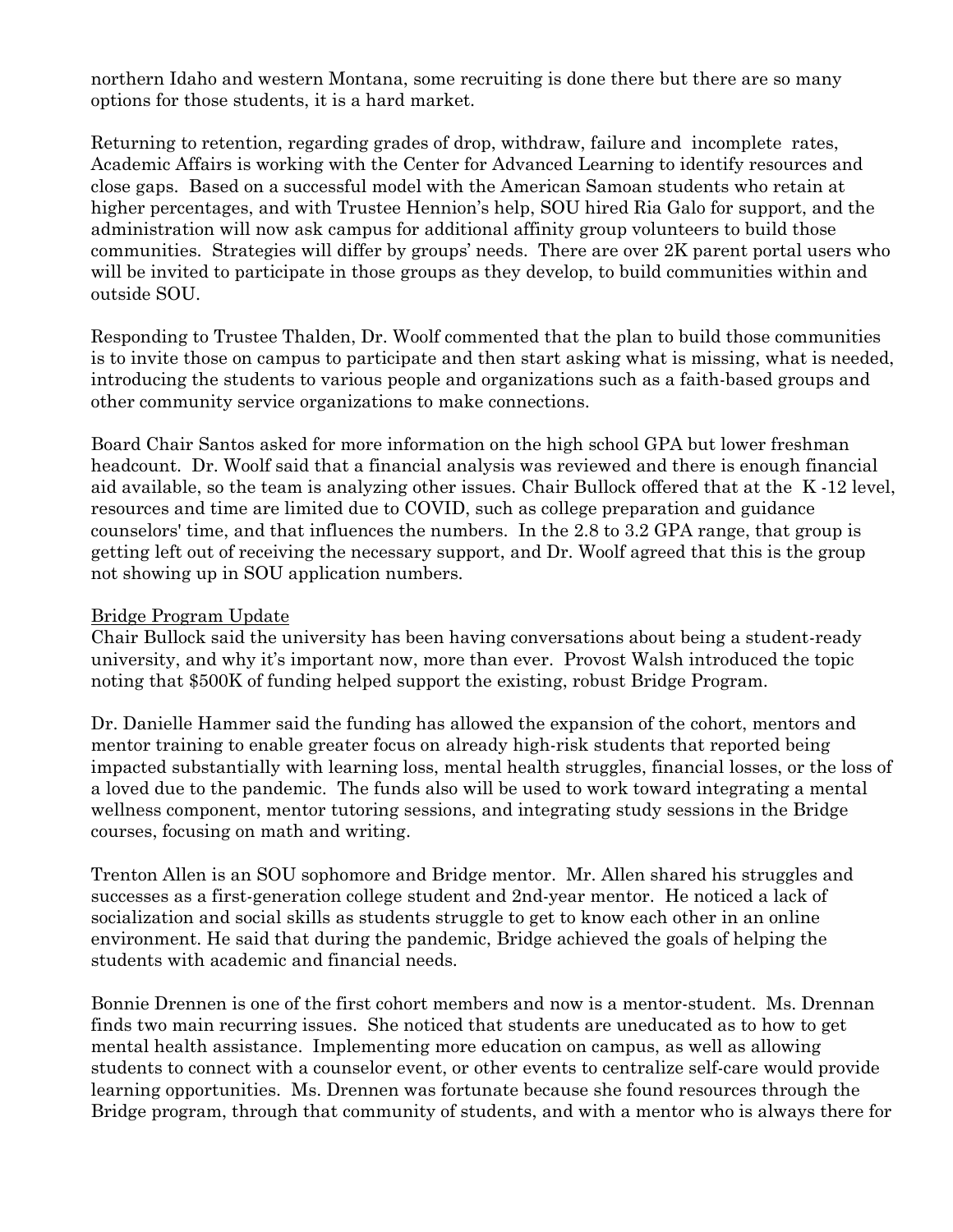her. She looks forward to becoming a mentor next year. As the communications coordinator with the Bridge program, she has met with 4 high schools in the Roseburg area, drawing in at least nine students to SOU who she is helping with applications for the coming year.

Much discussion ensued among trustees and the students regarding their personal circumstances, challenges, and how Bridge has helped them with their college goals.

In concluding the item, Dr. Hammer said additional goals are to ramp up the in-person experiences and refer earlier for diagnoses and wrap-around support. Dr. Woolf noted that a pillar position for a health promotion specialist was just hired. Chair Bullock said that to be a student-ready university, it requires that each and every student is prepared.

## Positive Pandemic Programming

Continuing the spring conversation with the committee and recognizing the good work happening on campus, Vice President Woolf and Provost Walsh discussed "lessons learned." These include conversions to paperless processes; better forms of communication; more electronic delivery of information; improved standards for service delivery; higher-quality prospective student engagement; greater prospective student participation; virtual high school/community college visits with farther reach; virtual one-on-one appointments with admissions counselors; virtual information sessions targeted at traditional, transfer, territory- specific, and adult learner populations; virtual application workshops with "admissions on the spot," and more.

Under the "employer of choice" efforts, positives include the hybrid work environment; disasterproofing operations; more individual flexibility and attention; higher levels of care and concern; and increased bonds of loyalty and teamwork. Responding to Trustee Rosenberg's inquiry regarding possible problems in this area, President Schott said that she has not heard any and would need more data, and added that some employees told her directly that they felt the university handled the furloughs and unemployment benefits well, enabling people to stay employed. The consensus was that everyone's health and safety have been a top priority.

Much discussion ensued among trustees regarding national trends in workforce shortages; related turnover and the exodus of employees across industries; some high school graduates going straight into the workforce as jobs are paying higher; academic institutions being affected as much as industries with shortages; and a desire to understand how this trend is affecting the SOU workforce. Board Chair Santos and Committee Chair Bullock asked to receive information for SOU in this area.

Trustee Thalden commented that he believes the next step is to take advantage of what has been learned by doing more online teaching and learning, perhaps with SOU inviting well-respected teachers from other countries.

## Academic Performance Solutions (APS)

In June, Dr. Karen Stone and Chris Stanek talked to the committee about the Academic Program Planning Toolkit, of which APS is a part. Dr. Vincent Smith joined to discuss APS and demonstrate the tool. Academic Performance Solutions (APS) is a decision-support platform that enables individuals across institutional departments to easily access data and peer benchmarks around course offerings, faculty workload, course completion rates, department-level costs, and other key performance indicators.